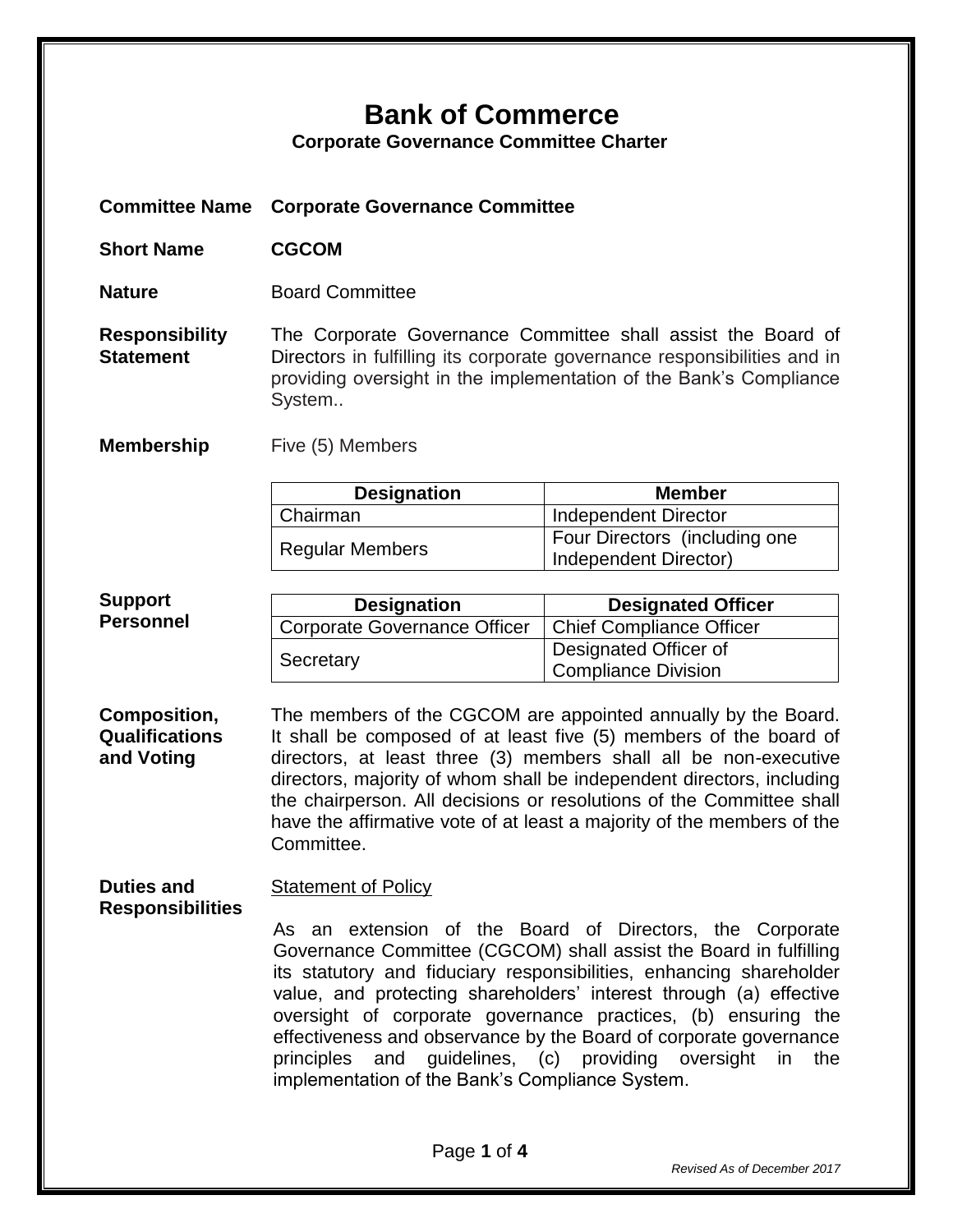## Duties and Responsibilities

- 1. Ensures that the Board adopts the appropriate decision-making processes and that there is a clear distinction between the decisions to be made by the Board, by the different Board Committees and by the Bank's management.
- 2. Ensures the board's effectiveness and due observance of corporate governance principles and guidelines.
- 3. Ensures that the Board has a process which determines whether a director devotes necessary time and attention to discharge his duties, remains fit and proper for the position, conducts fair business transactions with the bank, act honestly and in good faith, acts judiciously, contributes significantly to the decision-making process of the board, exercise independent judgment, has working legal knowledge affecting the company, observes confidentiality and observes effectiveness and adequacy of the Bank's control environment.
- 4. Decides whether or not a director is able to and has been adequately carrying out his/her duties as director based on its own assessment or the assessment of external facilitators, bearing in mind the director's contribution and performance.
- 5. Recommends to the board the continuing education of directors, assignment to board committees, succession plan for the board members and senior officers.
- 6. Oversees the directors' training on corporate governance and its leading practices and principles by SEC accredited institutional training provider.
- 7. Oversees the Bank's compliance with all relevant laws and regulations including codes of conduct and best business practices.
- 8. Reviews the following for updates/ revisions:
	- Bank's mission and vision, strategic objectives, policies and procedures as being practiced by the Board and senior management.
	- Code of Conduct and Code of Ethics should have the appropriate and adequate policies and procedures to identify and deal with potential conflicts of interest.
- 9. Oversees the periodic performance evaluation of the board and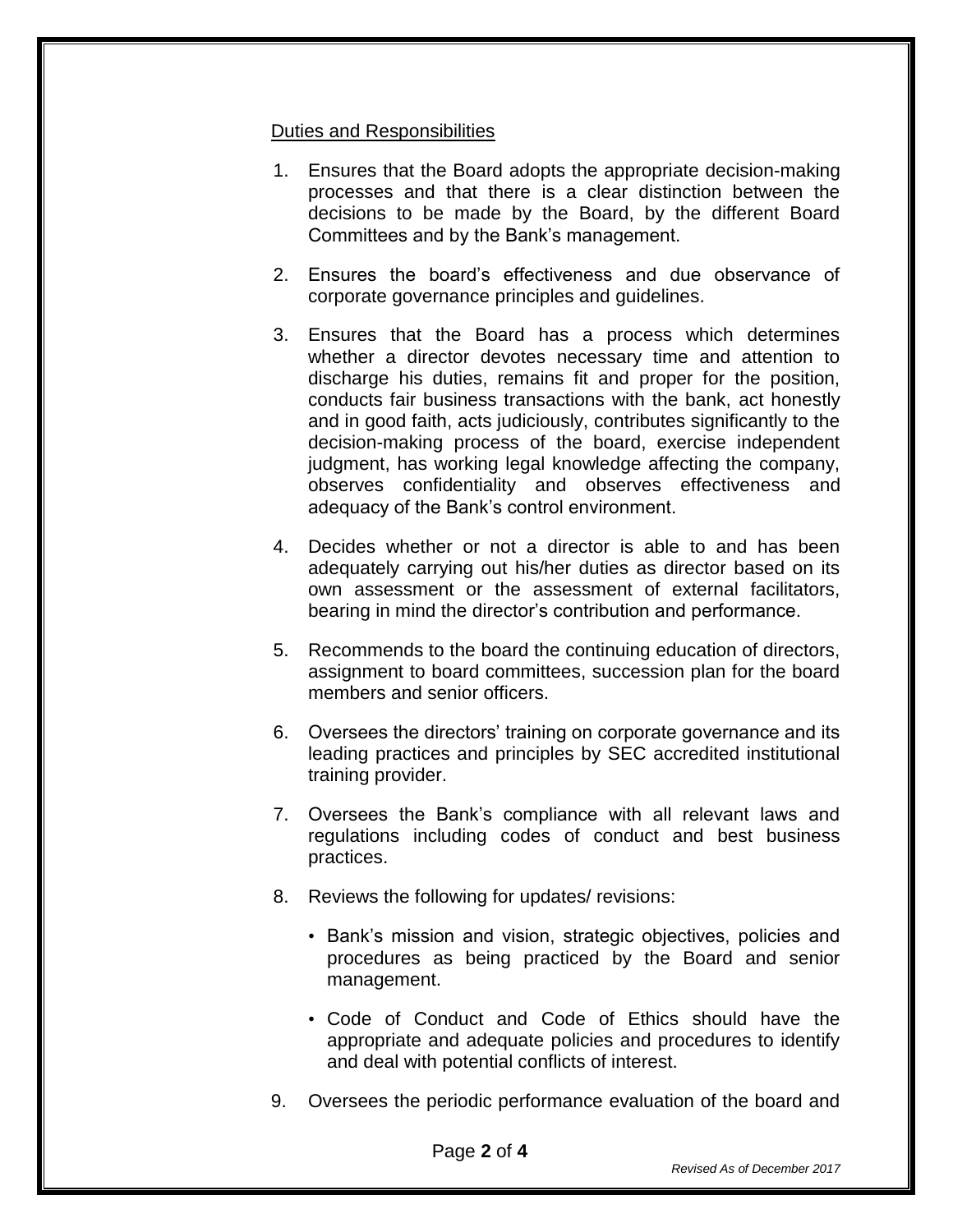its committees and executive management.

- 10. Conduct an annual self-evaluation of its performance.
- 11. Decides the manner by which the board's performance shall be evaluated and propose an objective performance criteria approved by the Board.
- 12. Oversees the implementation of the Bank's Compliance system and the performance of Compliance functions:
	- Reviews the effectiveness of the system for monitoring compliance with laws and regulations and the results of management's investigation and follow-up of any instances of non-compliance;
	- Reviews the Reports on Examination of regulatory agencies such as the BSP and PDIC;
	- Reviews the Bank's action plan/responses to examination findings by regulatory agencies, and examiner observations;
	- Reviews at least annually, the Bank's Compliance program in accordance with existing regulatory requirements and consistent with the Bank's goals and strategies; recommends Board approval thereof;
	- Monitors implementation of the Bank's Compliance program and ensure that compliance issues are resolved expeditiously;
	- Monitors the Bank's compliance with applicable laws, regulations and rules of regulatory agencies and recommends to the Board appropriate actions for any violation/breach; and
	- Obtains regular updates from Compliance Division, management and Bank's legal counsel and other consultants regarding compliance matters.
- 13. Reviews the performance of the Compliance Officer (including the conduct of performance appraisal) and the Chief Executive Officer.
- 14. Notes the Bank's Anti-Money Laundering Committee minutes of meeting.
- 15. Reviews at least annually the Bank's outsourced activities through the report of the Chief Compliance Officer.